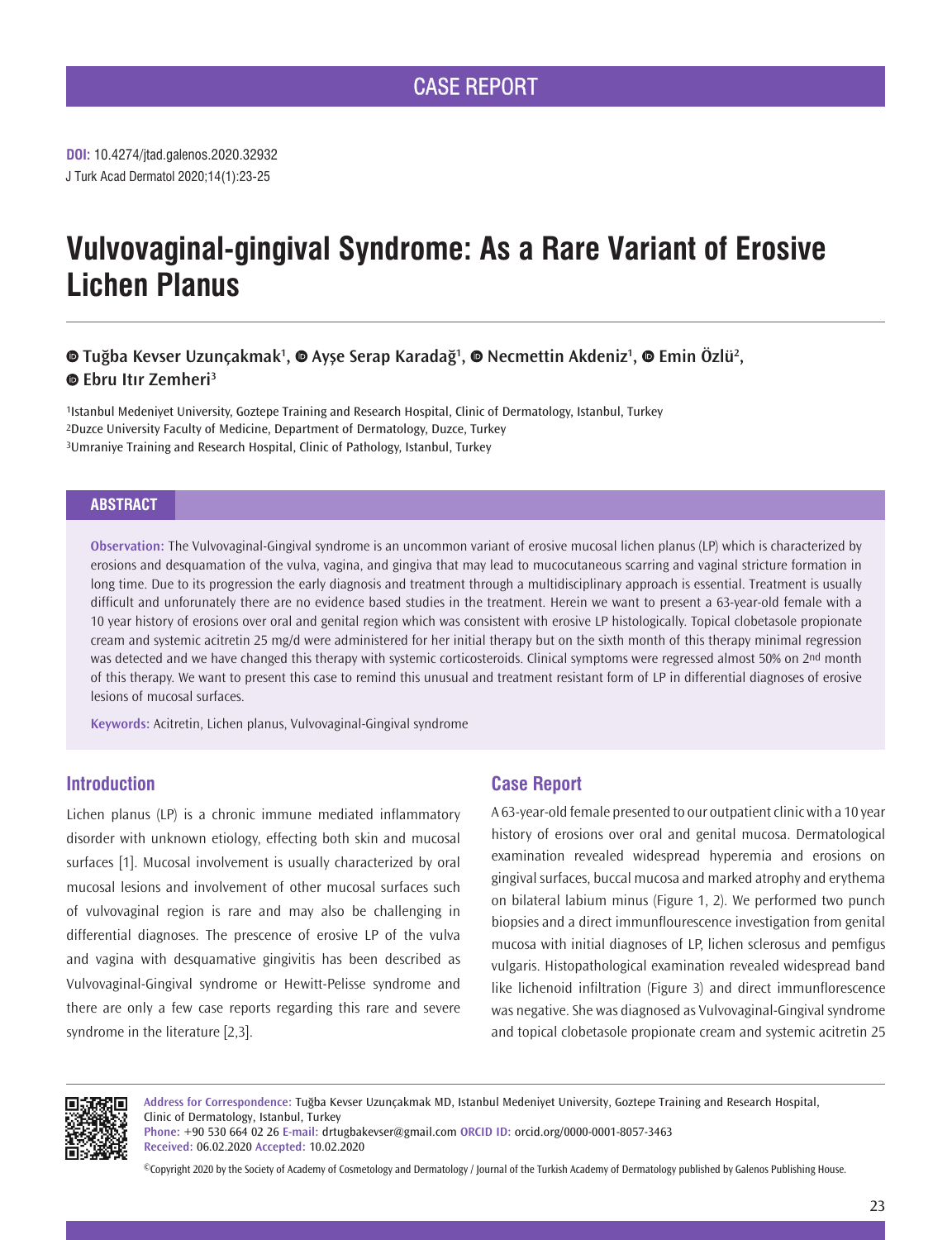

**Figure 1.** Widespread hyperemia and erosions on gingival surfaces



**Figure 2.** Marked atrophy and erythema on bilateral labium minus



**Figure 3.** Microscopically, hyperkeratosis, achantosis and focal basal vacuoler changes in epidermis, vascular proliferation, band-like infiltration of lymphocytes in dermis were seen. This findings are compatible to late period of lichen planus

mg/d were administered. On sixth month of this therapy minimal regression was detected and she was still suffering from itching and pain on genital region so we have changed this therapy with

systemic corticosteroids. Systemic methylprednisolone 60 mg/d was administered and was given with 20% of tapering doses biweekly. Clinical symptoms were regressed almost 50% on 2nd month of this therapy. After cession of the prednisolone on 6th month her lesions reactivated and systemic cyclosporine 200 mg/d was initiated, marked remission was detected on her genital lesions. She is still under follow up with systemic cyclosporine and topical clobetasol propionate cream.

## **Discussion**

LP is an idiopathic, inflammatory, immune mediated disorder which may affect both mucosal surfaces, such as the oral, genital mucosa, and the skin including the scalp and nails [4]. Ocular, esophageal, bladder, nasal, laryngeal, otic, gastric, and anal involvement have been also reported in the literature but the most common mucosal involvement is seeen in oral mucosa [4]. Oral mucosal lesions are generally characterized by whitish-gray reticular or annular patches or strings that may be present mostly (80%) in the buccal mucosa, followed by tongue, lips, in floor of mouth and palate [5]. Vesicle and bullae formation may be also seen [5]. In recent studies the role of overexpression of tumor necrosis factor-alpha in the cytoplasm of basal epithelial keratinocytes was shown in etiopathogenesis of erosive LP which may be target in the treatment [6].

Different than classical cutaneous involvement of LP, mucosal lesions may progress to sequelae formation leading to mucosal stenosis which really impacts on regional functions such as opening of the mouth, dysurea, dysparonia, postcoital bleeding and increased risk of malignant change in long time duration.

Vulvovaginal-Gingival syndrome was first described in 1982 by Pelisse et al. as a special form of erosive mucosal LP and up to date there are very few case reports about this syndrome in the literature. It is challenging if this variant of LP is likely to be underreported or really a rare disorder. Most of the patients have been usually treated as vaginal yeast infections or other diagnosis such as idiopathic desquamative vaginitis, idiopathic erosive vulvitis and vulvar lichen sclerosus [7]. We performed histological examination and direct immunflorescence with these differential diagnoses and it was consistent with erosive LP. Recognition of Vulvovaginal-Gingival syndrome may avoid unnecessary medical and surgical procedures and also may prevent patients from malignant progression.

Early diagnosis and treatment is very important to prevent the patients from genital sequelae formation. Topical corticosteroids are usually the first step of treatment and they are also the most commonly used drugs. Topical tacrolimus may also be topical treatment option. Systemic agents include corticosteroids, azathioprine, acitretin, metronidazole, mycophenolate mofetil and adalimumab [8]. In our patient we initiated systemic acitretin